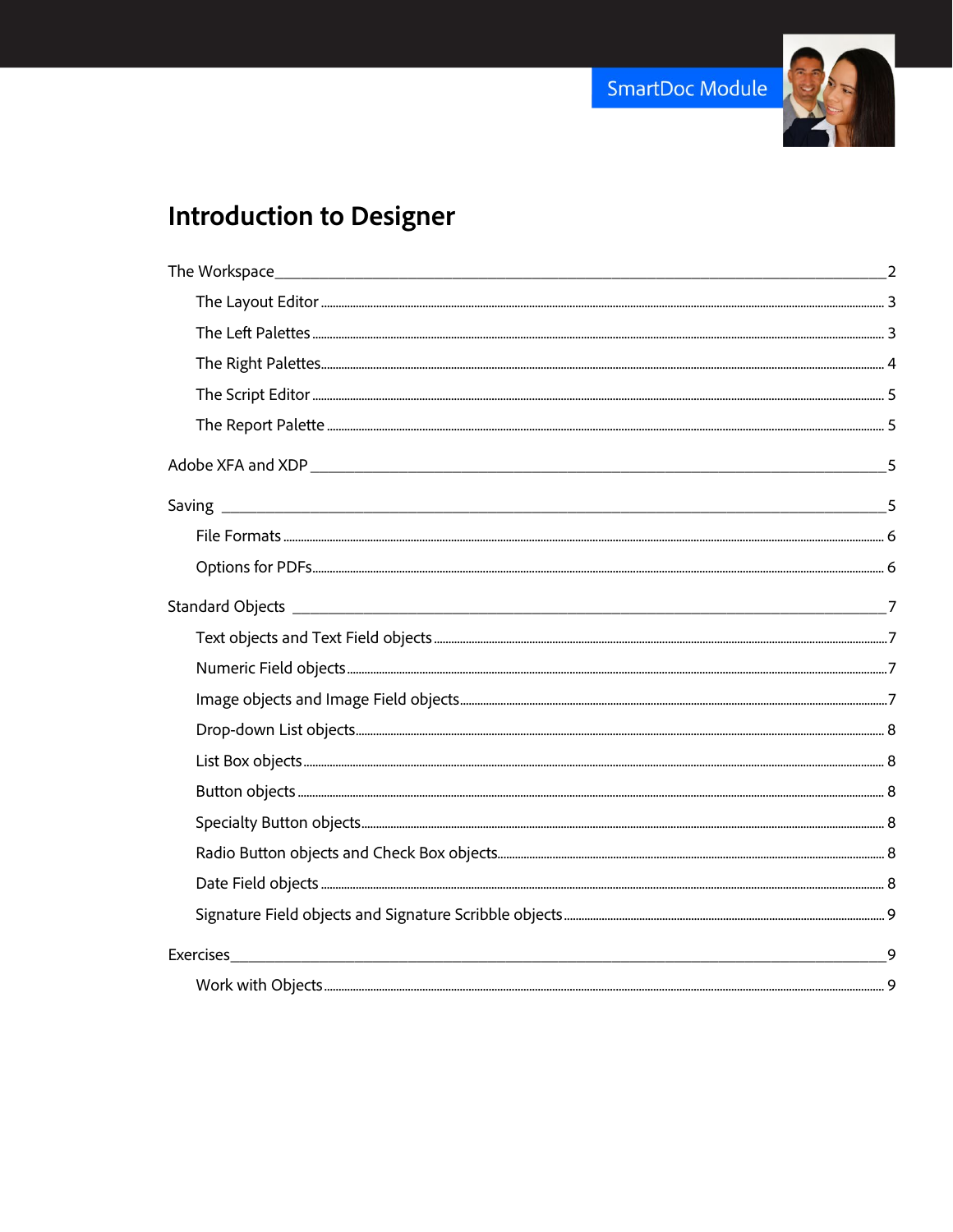# **Introduction to Designer**

*Designer* is a Microsoft Windows–based program that provides all the tools you need to create basic or sophisticated forms. You can create PDF or HTML forms with Designer. Designer is a multifaceted tool that supports the four most important requirements of smart forms:

- − **Multiple format and device support:** With the new version of Designer, you can create one Designer file and render it in all the formats you need for your business. These formats include HTML, interactive and dynamic PDF forms, and read-only PDF documents. Your Designer forms and documents can be used on traditional PCs and Macintoshes and also on tablets and smartphones.
- − **Data handling:** Designer makes it easy to get data structures into your forms and to output properly formatted data from your forms. Powerful tools are provided for data validation, data formatting, and data binding.
- − **Scriptable interactivity:** Designer's scriptable interactivity goes way beyond what is available in Acroforms and other form technologies. Virtually every form object is scriptable at any step in your process. Designer has a sophisticated object model, which you can use to add powerful interactivity to your forms.
- − **Graphic precision and fidelity:** The three preceding features would usually be enough for an interactive forms tool, but Designer also offers the graphic precision and quality of an Adobe solution. For the last 30 years, Adobe has been the unquestioned leader in computer graphics with industry leading products in graphic design, marketing, and digital publishing tools. You don't need to compromise on typography, layout, or graphic quality with Designer forms, and your one form can be used for all your business needs.

# <span id="page-1-0"></span>**The Workspace**

The workspace consists of many editors, views, and palettes. These palettes can float or be docked like they are on the right. You can configure your workspace in many different ways, but this illustration shows a very typical and common configuration.

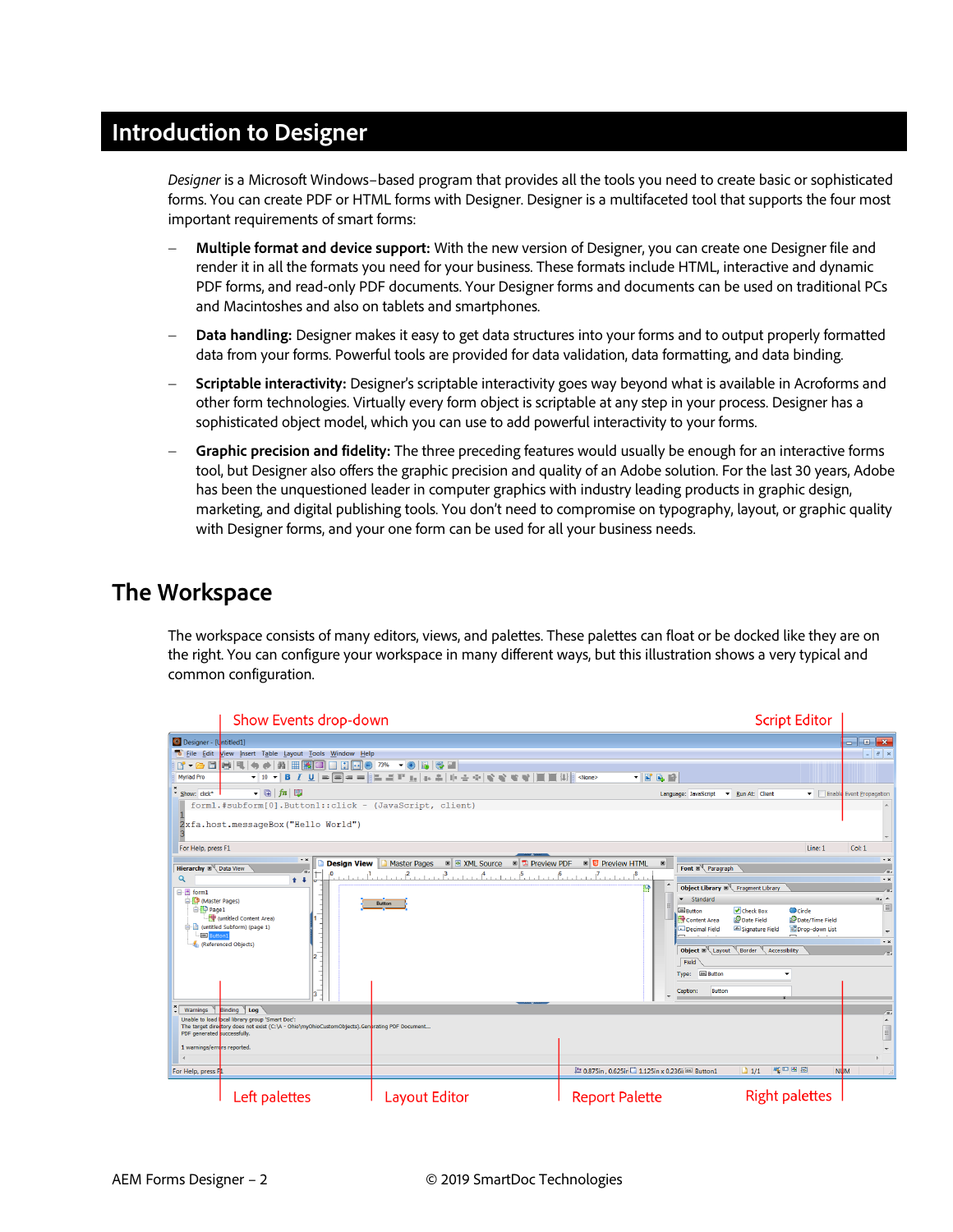Designer's interface showing each of the major sections.

#### <span id="page-2-0"></span>**The Layout Editor**

The Layout Editor is in the middle of the workspace, and it contains five main views: Design View, Master Pages, XML Source, Preview PDF, and Preview HTML. You'll see the Layout Editor when you have a document opened. The following is a brief introduction to each of the Layout Editor views:

- − **Design View:** Design View is the main view in the Layout Editor and the one that you'll use the most. This view displays a WYSIWYG view of your form and allows you to edit many of the visual properties of your form objects directly.
- − **Master Pages:** The Master Pages tab shows an independent view of your master pages without any body page content. Master pages contain content areas that define the outer boundaries for body page objects.
- − **XML Source:** If you don't see the XML Source tab, you can select it in the View menu. This is your form in XML format. The structure of Designer forms is all XML, and as you make additions and edits to your form in Design View, this XML is updated in the background. You can quickly locate the XML source code for any of your form objects by selecting the object in the Hierarchy palette while the XML Source view is open. You'll immediately see the XML Source view update, and your selected form object will be highlighted in the XML Source view.
- **Preview PDF:** You can preview your forms directly in Designer by switching to the Preview PDF tab. This tab uses your computer's default PDF viewer, so if you have Acrobat, you'll notice part of the familiar Acrobat interface wrapping around your form when you view it in this tab. You can see more of Acrobat by pressing Alt+F8.
- − **Preview HTML:** If you don't see the Preview HTML tab, you can select it in the View menu. If it doesn't appear in your View menu, you're likely using a version of Designer prior to Designer ES4. You'll learn how to configure and use this view in, "HTML Forms."

### <span id="page-2-1"></span>**The Left Palettes**

The area on the left includes palettes you'll use to organize the structure of your form:

- − **Hierarchy:** You'll spend a lot of time using this palette to view and organize the objects and structure of your form. When you select an object on your form, it's also selected in the Hierarchy palette, and vice versa. The Hierarchy palette displays your form's objects in a tree view, which is a great way to examine and edit your form's structure. Understanding this structure becomes particularly important when you start adding script to your form. The Hierarchy palette also displays referenced objects under the Referenced Objects node. A *referenced object* is an object that's added to a form only when it's required. Overflow leader and trailer subforms are examples of referenced objects. Whenever data flows across multiple pages or content areas, the overflow leader and trailer subforms are inserted into the form in the appropriate places.
- − **PDF Structure:** This palette does not appear in the previous figure, but is available in Designer. It isn't usually relevant for the XML Forms Architecture (XFA) PDF forms you'll create with Designer. It's more relevant for Acroforms and PDF documents because it displays a hierarchical view of the accessibility tags in these types of PDFs. You'll use this feature in Designer if you're working with PDF forms with fixed pages and fixed background artwork. You add accessibility features to XFA PDFs with the Accessibility palette.
- − **Data View:** When you open a form that's connected to a data source, the Data View palette shows you a graphical representation of your form's data elements. You can associate your forms with data sources through a process called data binding. You can bind your form objects to an XML Schema, a Sample XML Data file, an Adobe Data Model, a WSDL (Web Services Description Language) file, or an OLEDB (Object Linking and Embedding Database).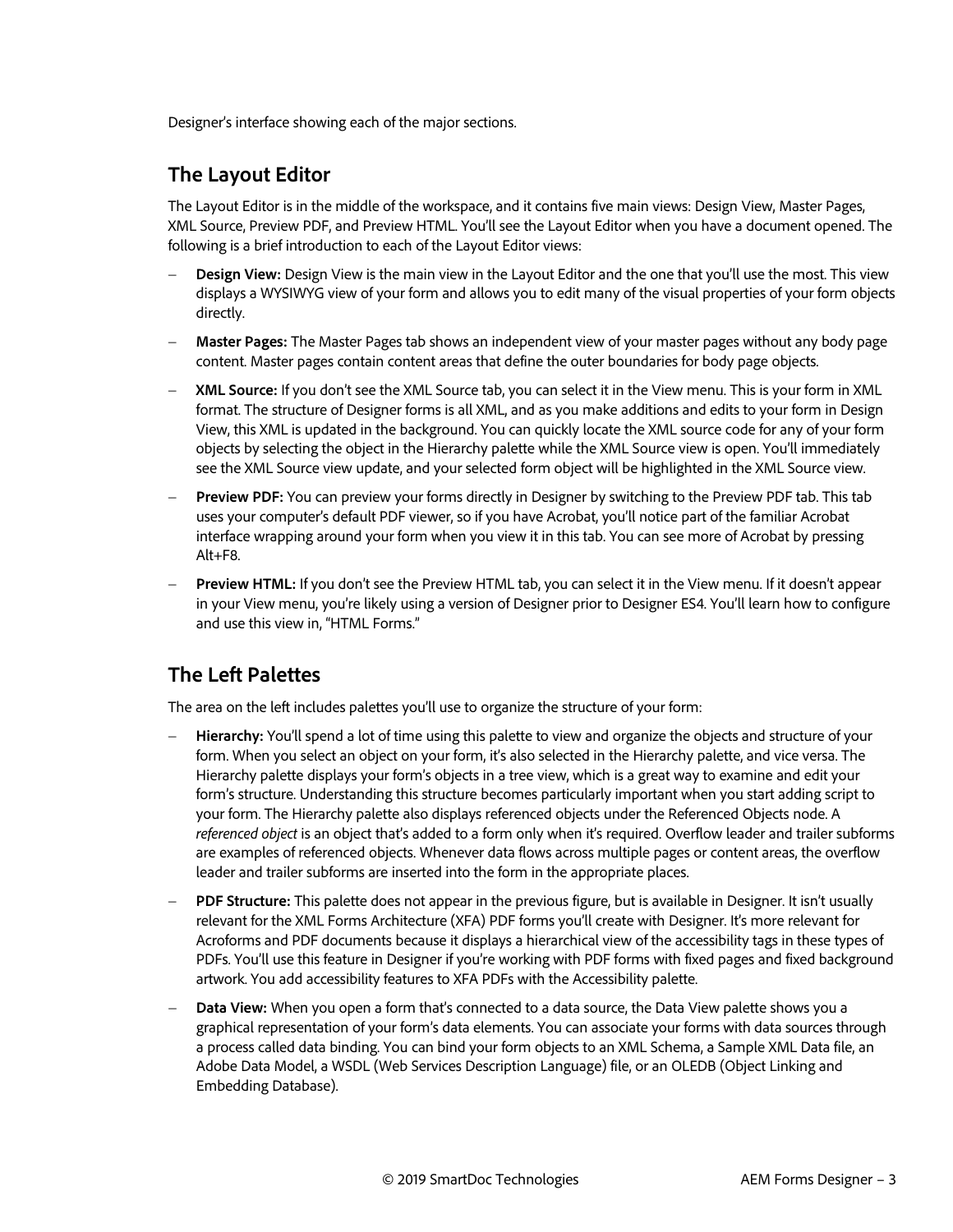− **Tab Order:** The Tab Order palette shows all your form objects in a list that corresponds to the order that a user will see when tabbing through the form. You can change your form's tab order with this tool. The default tab order for Designer forms is left to right and top to bottom. If you don't see this palette, choose Window – Tab Order.



| Select XML Schema File:<br>.\expenseReport.xsd |               | G, |
|------------------------------------------------|---------------|----|
| Options                                        |               |    |
| Use XML Data Root Element Name:                | expenseReport | ▼  |
| <b>√</b> Embed XML Schema                      |               |    |
| <b>Transform Incoming Data</b>                 |               |    |
| <b>XSLT File:</b>                              |               | ٠  |
| Transform Outgoing Data                        |               |    |
| XSLT File:                                     |               | п  |
|                                                |               |    |

The Data View palette showing the schema binding on the SmartDoc Expense Report form.

#### <span id="page-3-0"></span>**The Right Palettes**

The area on the right includes palettes you'll use to create and edit your form objects:

- Font: The Font palette enables you to edit the font family, size, and style of text in your objects. Many interactive form objects like Text Fields have both a caption and a value font property that can be set independently.
- **Paragraph:** The Paragraph palette enables you to edit the alignment, indents, and line spacing of your text.
- − **Object Library:** The Object Library palette provides a collection of all available form objects. You can easily drag and drop form objects from this palette onto your form layout.
- − **Fragment Library:** The Fragment Library palette provides a collection of your form fragments. Form fragments are reusable form parts that are saved as separate files. These fragments are ideal if you're creating or managing numerous forms that use the same form parts.
- − **Object:** You use the Object palette to modify the properties of your form's interface objects. As you work with this palette, you'll learn that it's very useful and very adaptive. It enables you to edit and customize the most important aspects of your objects without having to provide any custom JavaScript. It's flexible because it reconfigures its options based on the object you select. For instance, if you select a master page object, you'll see the Master Page and Pagination tabs on the Object palette.
- − **Layout:** The Layout palette works hand in hand with the Layout Editor. As you make changes to your object in the Layout Editor, they are reflected here, and vice versa.
- − **Border:** Most of the information in the Border palette is self-explanatory. However, it's important to note that these border properties affect the entire object, not just the editable portion of the field. The entire area surrounding your field and caption will be outlined with a border that you set with this palette. If you want to edit the border around your field, use the Appearance property on the Field tab of the Object palette.
- − **Accessibility:** You can use the Accessibility palette to set Screen Reader properties for your forms. You can set several different options for each field on your form; you'll learn more about this later.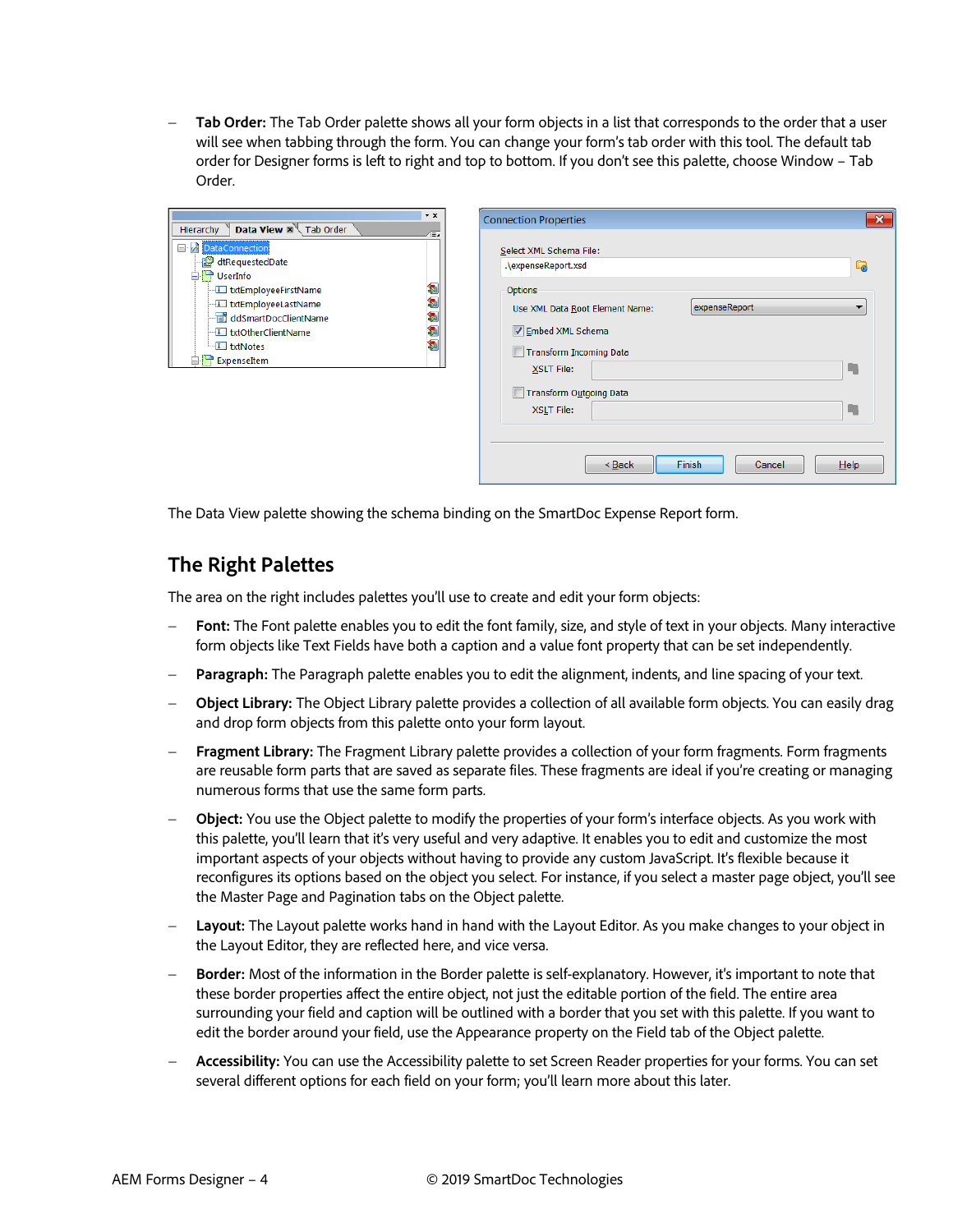

The Border palette settings outline the entire object, but the Appearance property in the Object palette enables you to outline just the field.

# <span id="page-4-0"></span>**The Script Editor**

By default, the Script Editor is located directly above the Layout Editor and below the menu bar. You use this tool to create and edit scripts, and it's usually docked at the top of the Designer workspace. Scripts are an important part of smart forms because they enable you to customize the functionality of your forms at both the client and the server level. You'll learn more about this later in the manual.

#### <span id="page-4-1"></span>**The Report Palette**

By default, the Report Palette is located directly below the Layout Editor and it's usually docked at the bottom of the Designer workspace. This palette displays messages about your Designer file so you can correct issues as you work.

# <span id="page-4-2"></span>**Adobe XFA and XDP**

Designer creates forms based on the Adobe XML Forms Architecture (XFA). You will save these forms as XML Data Packets. (\*.xdp). Designer forms can be rendered as many different types of PDFs and also as HTML forms. Designer enables this flexibility because it creates well-structured XFA to describe each aspect of your form. For instance, this is the well-structured XFA that describes a Text Field.



# <span id="page-4-3"></span>**Saving**

When you save your Designer file, you need to consider how it will be used. The following is a list of file format options available in Designer. You'll learn how and when to use these formats throughout the training.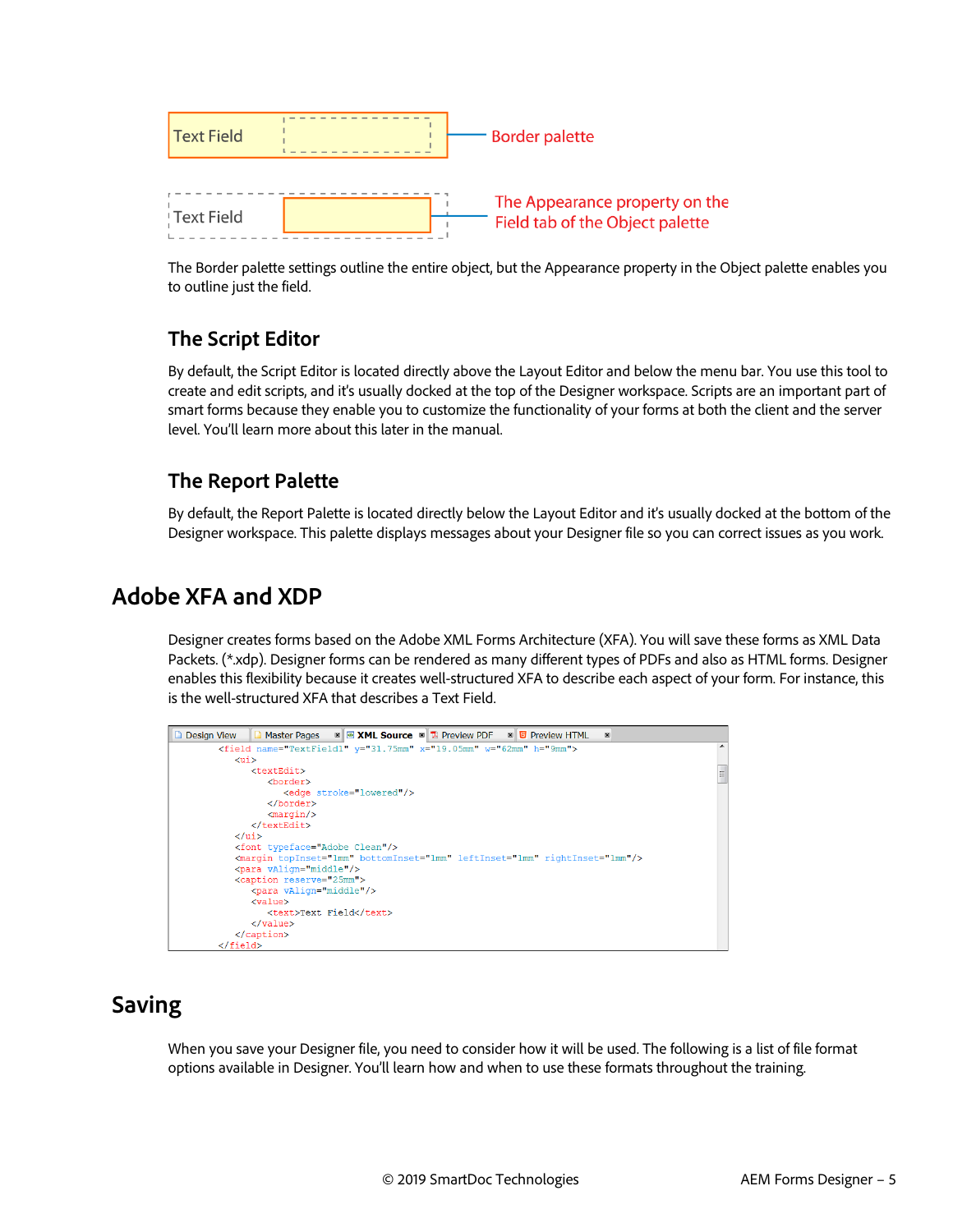#### <span id="page-5-0"></span>**File Formats**

- − **Adobe Static PDF Form (\*.pdf):** Saves forms as static PDFs based on the Acrobat and Adobe Reader target version specified in the form properties. Even if you specify a dynamic, flowable layout, this type of PDF form will still be static and will not rerender in response to user action. The fields on this form type can be interactive or non-interactive.
- − **Adobe Dynamic XML Form (\*.pdf):** Saves forms as dynamic PDFs based on the Acrobat and Adobe Reader target version in the form properties. In this case, a dynamic, flowable layout will rerender in response to user action. A user can add or remove table rows and even entire form sections with this type of PDF.
- − **Adobe XML Form (\*.xdp):** Saves forms in the native XML-based file format created by Designer. Use this option if you'll be using and AEM Forms Server to render PDF or HTML forms. The form design can contain dynamic and interactive elements.
- − **Adobe Designer Template (\*.tds):** Saves the basic structure for a form as a template. It can contain components and settings, such as fonts, page layout, formatting, and scripts. Use it as a starting point for a new form.
- − **Adobe Designer Style Sheet (\*.xfs):** Saves the internal style sheet in the form as an external style sheet. Style sheets can be used to provide consistent formatting to all your forms. Style sheets can control the look of caption and field value text, the appearance of object borders and background colors, as well as the size and style of Radio Buttons and Check Box objects.

#### <span id="page-5-1"></span>**Options for PDFs**

When you create a PDF, Designer provide a few additional parameters. You can select these parameters in the Form Properties dialog. Select **File – Form Properties – Save Options**.

| <b>Form Properties</b>                                                                                                                                                                                                                    |                                                                                                                                                                                                                                                                                                                              |
|-------------------------------------------------------------------------------------------------------------------------------------------------------------------------------------------------------------------------------------------|------------------------------------------------------------------------------------------------------------------------------------------------------------------------------------------------------------------------------------------------------------------------------------------------------------------------------|
| Info<br><b>Defaults</b><br>Run-time<br>Formatting<br><b>Default Fonts</b><br>Form Validation<br>Server<br><b>Variables</b><br><b>PDF Security</b><br><b>PDF Print Options</b><br>Compatibility<br>Preview<br>Save Options<br>Data Binding | <b>PDF</b><br>Generate Accessibility Information (Tags) for Acrobat<br>Generate Log File When Saving<br><b>√</b> Embed Fonts<br>These options apply only when saving form designs as PDF files. They do not apply<br>♨<br>to PDF files rendered using LiveCycle Forms ES or documents rendered using<br>LiveCycle Output ES. |

This is a summary of each option and you will see more details in the training.

− **Generate Accessibility Information (Tags) for Acrobat**

This option is necessary to make your PDF forms accessible for devices like screen readers.

#### − **Generate Log File When Saving**

This option will generate a log file which you can view in your Report palette.

− **Embed Fonts**

This option will put specific font information in your PDF file. On one hand this is beneficial because you can be assured that your fonts will render properly on a form-filler's machine. On the other hand, selecting this option makes your file much larger, which results in longer download times for your user. The performance advantage of smaller PDF forms is so substantial that you should think twice before choosing to embed fonts.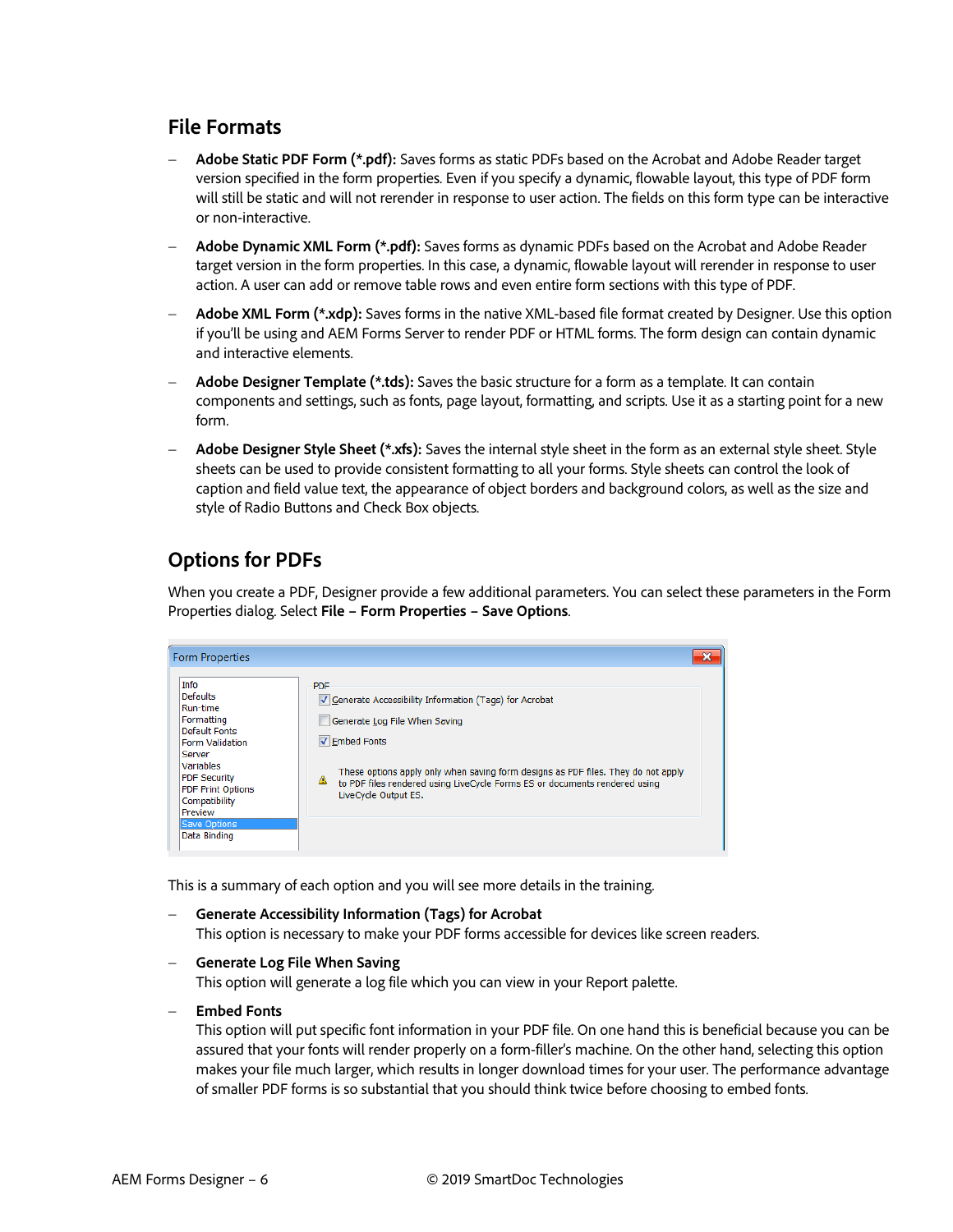# <span id="page-6-0"></span>**Standard Objects**

Designer includes a library of standard form objects. These objects can be added to your form by dragging and dropping from the *Standard Object Library* to the *Layout Editor*.

|                                          |                         |                           |                                   |                        |                              | $\mathbf{v} \times$ |
|------------------------------------------|-------------------------|---------------------------|-----------------------------------|------------------------|------------------------------|---------------------|
| Object Library $\mathbb{Z}^{\mathbb{N}}$ | <b>Fragment Library</b> |                           |                                   |                        |                              | Œ.                  |
| Standard                                 |                         |                           |                                   |                        |                              | ⊞.                  |
| <b>EX Button</b>                         | K Check Box             | Circle                    | Content Area                      | Date Field             | Date/Time Field              |                     |
| Decimal Field                            | Signature Field         | Drop-down List            | <sup>OK</sup> Email Submit Button |                        | <b>OK HTTP Submit Button</b> |                     |
| <b>E</b> lmage                           | Image Field             | $\mathbb Z$ Line          | <b>同</b> List Box                 | # Numeric Field        | Paper Forms Barcode          |                     |
| m Password Field                         | <b>OK</b> Print Button  | Radio Button              | Rectangle                         | <b>OK</b> Reset Button | $\Box$ Subform               |                     |
| Table                                    | T+ Text                 | $\overline{I}$ Text Field | Time Field                        | Signature Scribble     |                              |                     |
|                                          |                         |                           |                                   |                        |                              |                     |
| Custom                                   |                         |                           |                                   |                        |                              | iE.                 |
| <b>Barcodes</b>                          |                         |                           |                                   |                        |                              | iE.                 |

#### <span id="page-6-1"></span>**Text objects and Text Field objects**

These are often confused by new students. The *Text* object is simply static label text. You can use it for labels or for paragraphs of text. It is possible to make *Text* objects dynamic by introducing *floating fields*.

*Text Field* objects are interactive and dynamic. They provide users with a way to enter data on the form. *Text Field* objects support all the following features.

- − Captions and interactive data entry fields
- − Multiline text
- Display and validation patterns
- − Rich Text

#### <span id="page-6-2"></span>**Numeric Field objects**

Like *Text Field* objects, *Numeric Field* objects should be used when you need to collect or display data. However, unlike *Text Field* objects, *Numeric Field* objects should be used for numeric data like floats, integers, and currency values. The following are characteristics of this object type.

- Numeric fields only accept numeric input.
- − Numeric fields support display and validation patterns.
- − Numeric fields are *context-sensitive* to the Locale setting. A U.S. Locale setting will use a comma to denote thousands (1,000.) while a German Locale setting will use a decimal point to denote thousands (1.000).

#### <span id="page-6-3"></span>**Image objects and Image Field objects**

These objects are like *Text* and *Text Field* objects because an *Image* object is also static, and an *Image Field* object is also interactive. If you need a static image on your form, use the *Image* object. If you need an image that the user can change at runtime, use the *Image Field* object.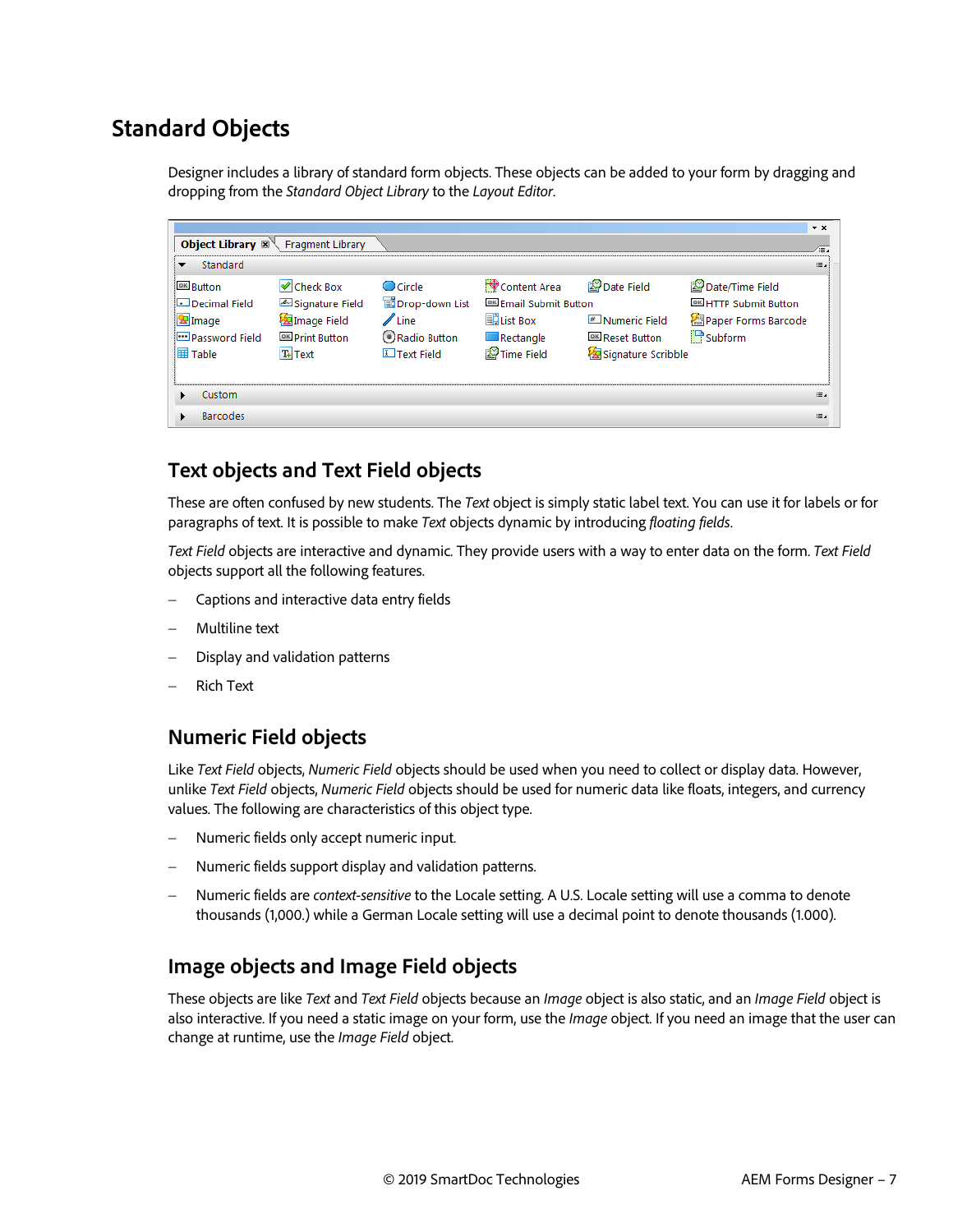#### <span id="page-7-0"></span>**Drop-down List objects**

A *Drop-down List* is an ideal form object for an enumeration or an array. It displays a list of items and facilitates the user's selection of an item from the list. Consider these points about a *Drop-down List*.

- It accepts custom user entries.
- − Although it initially displays only one item, once it is selected, it shows the entire list.

#### <span id="page-7-1"></span>**List Box objects**

A *List Box* is like a *Drop-down List* because it can display a list of items and facilitate the user's selection of an item from the list. However, keep the following points in mind when considering the use of a *List Box*.

- − It requires more form real estate than a *Drop-down List*.
- It does not accept custom entries from the user.

#### <span id="page-7-2"></span>**Button objects**

Designer's standard *Button* object can be configured for any action your form may need. You can set the Control Type to Regular and write JavaScript on the click event to perform the functionality. Or, you can set the Control Type to Submit to configure a form submission. Here is a short summary of Control Types for the *Button* object.

- − Select **Regular** for the Control Type to run the JavaScript in the click event.
- − Select **Execute** for the Control Type to execute a database query or call a web service.
- − Select **Submit** for the Control Type to submit the form's data to a web service or other endpoint.

#### <span id="page-7-3"></span>**Specialty Button objects**

In addition to the standard *Button* object, Designer also has these specialty Button objects.

- − The *Print Button* initializes the Print Dialog box.
- − The *E-mail Submit Button* submits the form to a specified email address.
- − The *HTTP Submit Button* creates an HTTP submission of the form to a specified URL.
- The *Reset Button* removes all the data input from the form.

#### <span id="page-7-4"></span>**Radio Button objects and Check Box objects**

Radio Buttons objects are part of an exclusion group, but Check Box objects are not. Therefore, you will likely use Radio Button objects in cases of mutually-exclusive choices and Check Box objects in cases where one or more choices can be selected. You can set the style of either object to be a square or a circle. You also have a variety of check styles for each object.

#### <span id="page-7-5"></span>**Date Field objects**

The *Date Field* object presents the user with a visual calendar drop-down to select the date. Once selected, the date is automatically formatted according to the Display Pattern property of the object.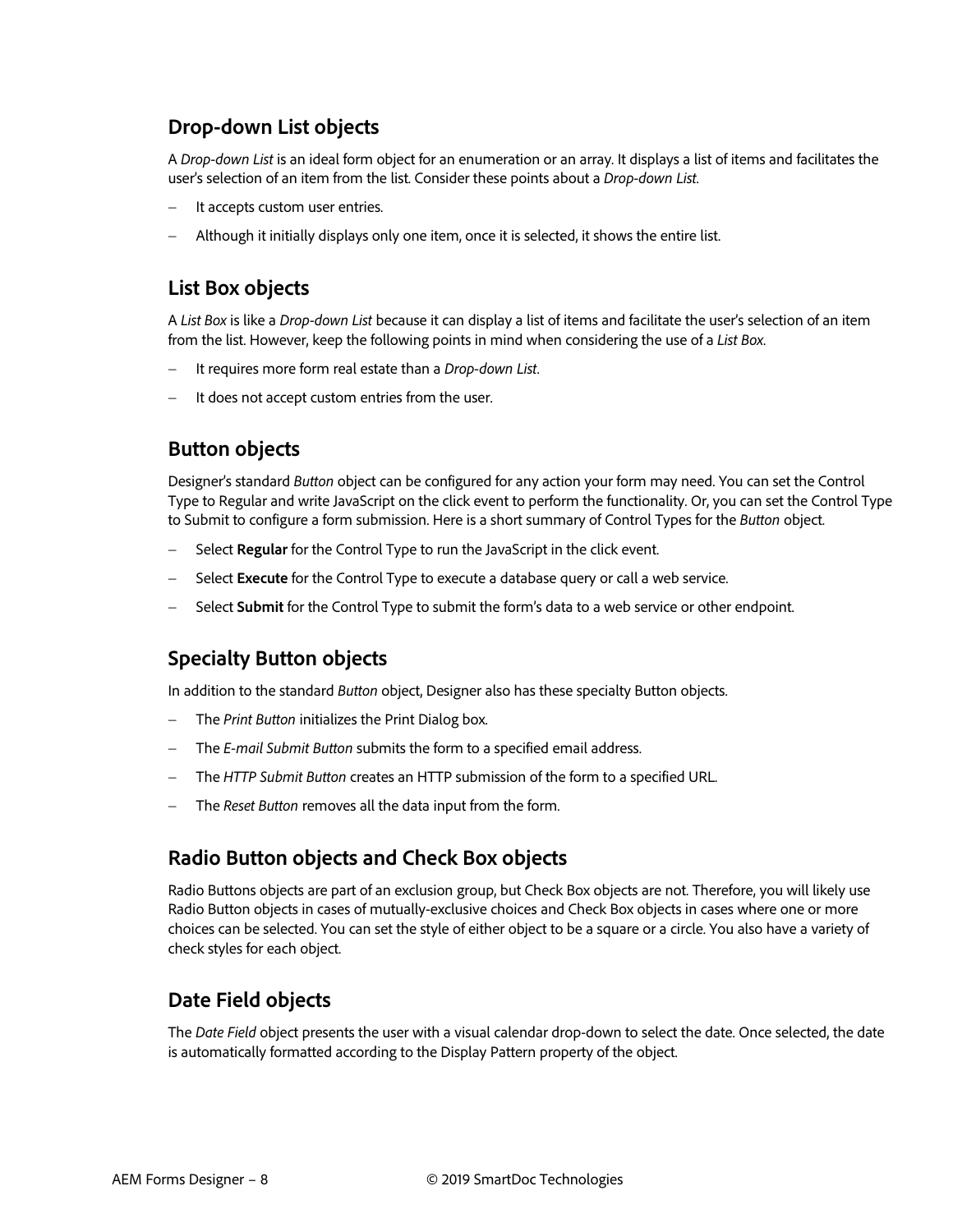

#### <span id="page-8-0"></span>**Signature Field objects and Signature Scribble objects**

In short, the *Signature Field* object is used for PDF forms and the *Signature Scribble* object is used for HTML forms. The *Signature Field* object requires the end user to have a valid Adobe Acrobat digital signature to sign. The *Signature Scribble* object can be signed simply by scribbling a signature with a mouse or a stylus. If the end user has a touch device like an Apple iPad, they can sign the *Signature Scribble* object with their finger.

# <span id="page-8-2"></span><span id="page-8-1"></span>**Exercises**

#### **Work with Objects**

In this exercise you will be adding the different interactive elements to your form. You will be setting certain properties for each of the elements so that the element is relevant and works well in your form.

- 1. Open **ExpenseReport2020\_start.xdp** from your Student Files.
- 2. Save the file as **<yourname>ExpenseReport<year>.xdp**.
- 3. Select **File – Form Properties**.
- 4. Enter **<your name> Expense Report <year>** for the Title.
- 5. Enter **This is my exercise file from the SmartDoc training class** for the Description.
- 6. Enter **<your name>** for the Author.

| <b>Form Properties</b>                                                                                                                    |              |                                                            |                                                                     |
|-------------------------------------------------------------------------------------------------------------------------------------------|--------------|------------------------------------------------------------|---------------------------------------------------------------------|
| Info<br><b>Defaults</b>                                                                                                                   | File:        |                                                            | artDoc Training\Designer\New Student Files\jptExpenseReport2020.xdp |
| Run-time<br>Formatting                                                                                                                    | Title:       | JPT Expense Report 2020                                    |                                                                     |
| <b>Default Fonts</b><br><b>Form Validation</b><br>Server<br>Variables<br><b>PDF Security</b><br><b>PDF Print Options</b><br>Compatibility | Description: | This is my exercise file from the SmartDoc training class. |                                                                     |
| Preview<br>Save Options                                                                                                                   | Author:      | J.P. Terry                                                 | <b>Creation Date:</b>                                               |
| Data Binding                                                                                                                              | Contact:     |                                                            | Version:                                                            |

*Note: This metadata will appear in AEM after the XDP file is uploaded to an AEM Server.*

7. When you are done, click **OK**.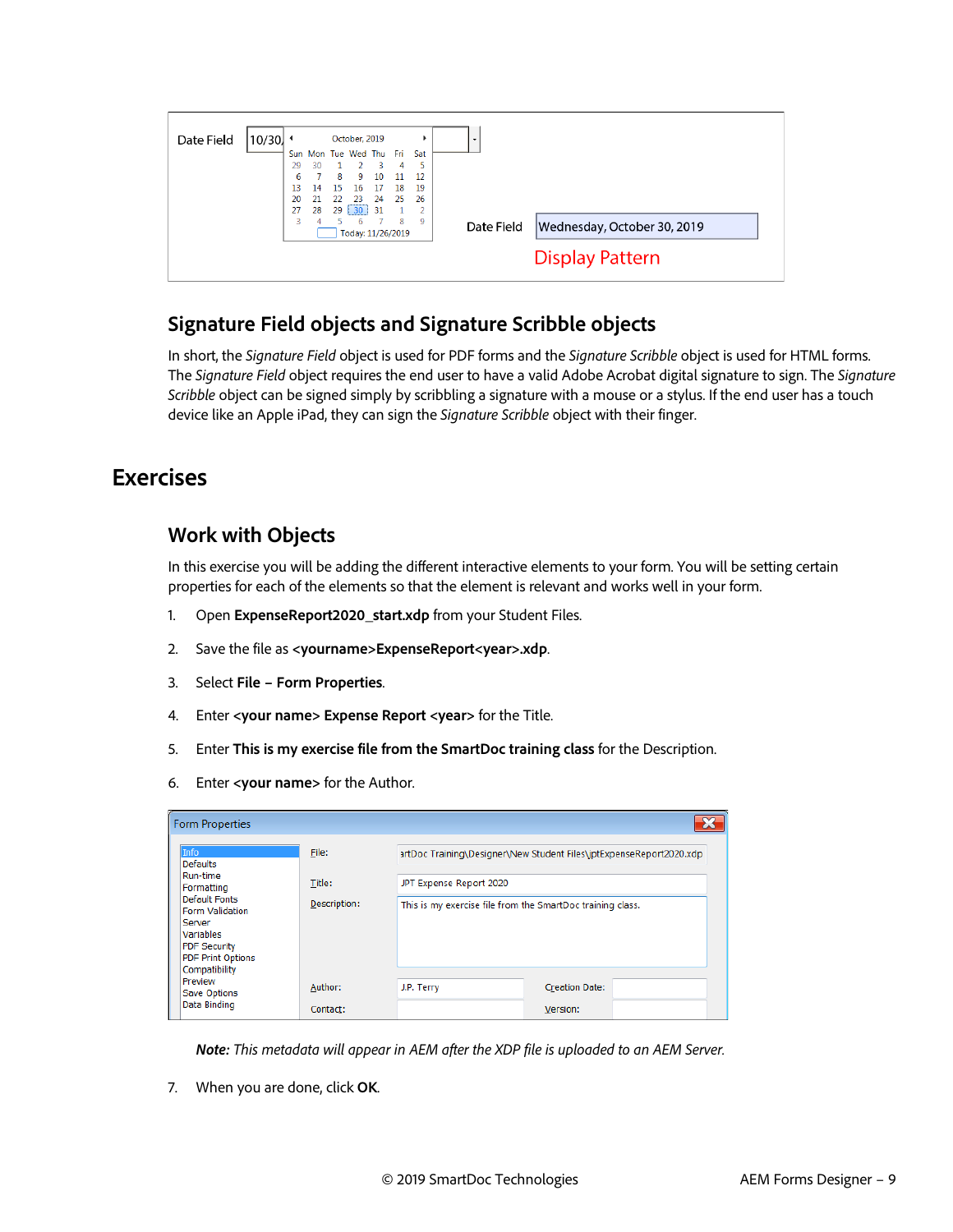- 8. Expand your **Drawing Aids** palette. If you don't see your **Drawing Aids** palette, you can select **Window – Drawing Aids** to display the palette.
- 9. Notice that the X Interval is set to 16/in and the Y Interval is also set to 16/in. This will produce a 1/16 inch grid.
- 10. You can close the **Drawing Aids** palette now by clicking the small X in the top-right corner.
- 11. Select **View – Grids & Guidelines – Show Grid**.
- 12. Select **View – Grids & Guidelines – Snap to Grid**.

|                                 | Designer - [ExpenseReport2020_start.xdp]                                      |    |                  |                                             |                                |     |                    |                            |
|---------------------------------|-------------------------------------------------------------------------------|----|------------------|---------------------------------------------|--------------------------------|-----|--------------------|----------------------------|
| File<br>Edit                    | View Insert Table Layout Tools Window Help                                    |    |                  |                                             |                                |     |                    |                            |
|                                 | <b>Rulers</b>                                                                 |    |                  | 100%                                        |                                |     |                    |                            |
|                                 | <b>Grids &amp; Guidelines</b>                                                 |    | <b>Show Grid</b> |                                             | $Ctrl + '$                     |     |                    |                            |
|                                 | <b>Objects</b>                                                                |    |                  | Snap to Grid                                | $Shift+Ctrl+$                  |     |                    |                            |
| Hierarchy <b>x</b>              | <b>Object Editor</b><br><b>Subform Indicators</b><br><b>Table Visual Aids</b> |    |                  | <b>Show Guidelines</b><br>Snap to Guideline |                                | ies | <b>■ ML Source</b> | ,,,,,,,,,,,,<br>$E$ review |
| 日 <b>E</b> expenseR<br>白D maste | <b>Design View</b><br><b>Master Pages</b><br><b>XMI Source</b>                |    |                  |                                             |                                |     |                    |                            |
| 由 中 Pad                         | <b>Preview PDF</b>                                                            | F5 |                  |                                             | <b>SmartDoc Expense Report</b> |     |                    |                            |
| page1                           | <b>Preview HTML</b>                                                           | F4 |                  |                                             |                                |     |                    |                            |

- 13. Drag and drop a **Text Field** object from the *Standard* Library to the *employee* subform on *page1*.
- 14. With the Text Field selected, enter **Email** for the Caption property. This property is located on the *Field* tab of the *Object* Palette.
- 15. Select the *Binding* tab and enter **email** as the Name for the object.
- 16. Click the *Field* tab and select **Custom** for the Appearance property *(see illustration)*. The Custom Appearance dialog box will open.
- 17. Select **Edit Together** and select **Solid** for the Edges *(see illustration)*.

| <b>Object</b> $\mathbb{Z}$ Layout Accessibility<br><b>Border</b>                                                                     | <b>Custom Appearance</b>                                                                              |
|--------------------------------------------------------------------------------------------------------------------------------------|-------------------------------------------------------------------------------------------------------|
| Field $\vee$ Value $\vee$ Binding<br><b>I</b> Text Field<br>Type:                                                                    | <b>Borders</b><br>Edges: Edit Together<br>$0.0069$ in $\sqrt{*}$<br>Solid<br>$\overline{\phantom{a}}$ |
| Email<br>Caption:                                                                                                                    | None<br>Solid                                                                                         |
| Appearance: Sunken Box                                                                                                               | <b>Dashed</b>                                                                                         |
| None<br><b>Allow M</b><br><b>Underlined</b><br>Limit Ler Solid Box<br>Limit Ler Sunken Box<br>V Allow Pi<br>Custom<br>Keep with wext | 2                                                                                                     |

- 18. Enter **0.0125in** for the line size and select **Gray-25%** for the color *(see illustration below)*.
- 19. Select a round corner and enter **0.05in** for the Radius.
- 20. Select **Solid** for the *Background Fill* and select **White** for the Fill Color *(see illustration below)*.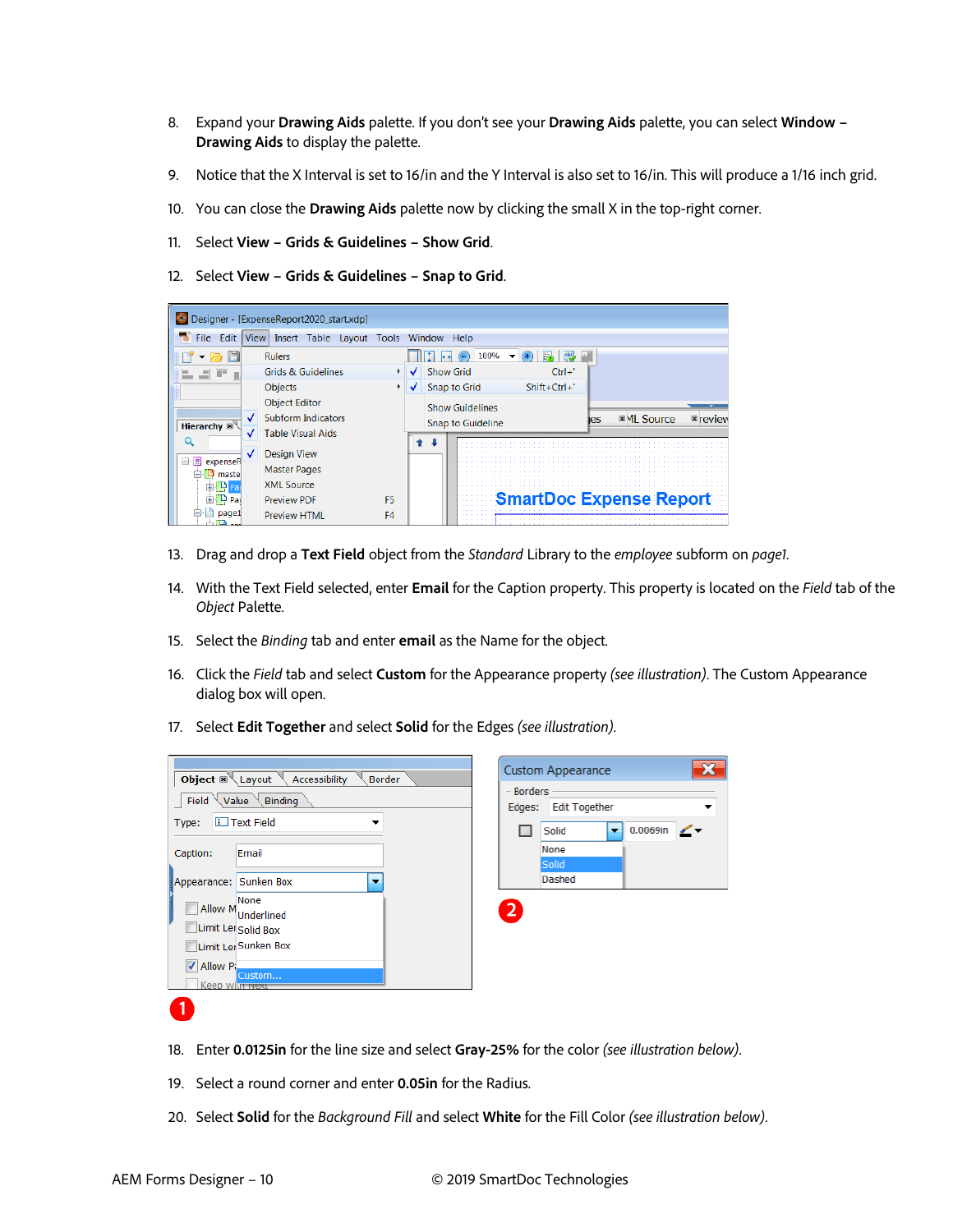| $\mathbf x$<br><b>Custom Appearance</b>                              | $\mathbf{x}$<br><b>Custom Appearance</b>                                  |             |
|----------------------------------------------------------------------|---------------------------------------------------------------------------|-------------|
| <b>Borders</b><br><b>Edit Together</b><br>Edges:<br>▼                | <b>Borders</b><br><b>Edit Together</b><br>Edges:<br>$\tilde{\phantom{a}}$ |             |
| $\blacktriangledown$ 0.0125in<br>Solid<br>$\sim$                     | $\bullet$ 0.0125in $\bullet$<br>Solid                                     |             |
| $Gray-25%$                                                           |                                                                           |             |
| Corners: $\Gamma$ $\Gamma$ $\Box$ $\Gamma$<br>Radius:<br>More Colors | Corners: $\Gamma \Gamma \Gamma$<br>Radius: 0.05in                         |             |
| Omit Border around Page Breaks                                       | Omit Border around Page Breaks                                            |             |
| - Background Fill                                                    | <b>Background Fill</b>                                                    |             |
| $-8 + 0 -$<br>Solid<br>Style:                                        | $-8 - 1$<br>Solid<br>Style:                                               |             |
| OK<br>Cancel                                                         | Cancel<br>OK                                                              | More Colors |
|                                                                      |                                                                           |             |

- 21. Click **OK** when you are done.
- 22. Select **Limit Length** and enter **255** for Max Chars.
- 23. Select the **Value** tab of the Object palette.
- 24. Select **User Entered – Required**.
- 25. Select the *Layout* palette and change the *Caption Position* from Left to **Top**.
- 26. Enter **0.25in** for the *Caption Reserve*.
- 27. Enter **0in** for each of the four margins.
- 28. Enter **.5in** for *X* and **1.1875in** for *Y*.
- 29. Enter **2.5in** for *Width* and **0.5625in** for *Height*.
- 30. Open the Font palette if it is not already opened.
- 31. Click **Currently editing Caption and Value properties** in the Font Palette and select **Edit Caption**.

|                                                                                |                      | $\star$ $\times$              |
|--------------------------------------------------------------------------------|----------------------|-------------------------------|
| Font $\mathbb{R}^{\mathbb{N}}$ Paragraph                                       |                      | Æ                             |
| Currently editing Caption and Value                                            |                      |                               |
| <b>Myriad Pro</b>                                                              | $\pi$<br>10          | <b>Edit Caption and Value</b> |
| Style: $\mathbf{B} -  I  -  \mathbf{U}  -  \mathbf{m}\epsilon  -  \mathbf{A} $ |                      | <b>Edit Caption</b>           |
|                                                                                |                      | <b>Edit Value</b>             |
| $\overline{\mathbf{v}}^{\mathbf{g}}$<br>0 <sub>pt</sub>                        | 100%<br>īТ           |                               |
| o                                                                              | $\mathbf{T}$<br>100% |                               |

- 32. Select **Arial** and **10pt** for the caption font.
- 33. Select **Gray-80%** for the color *(see illustration)*.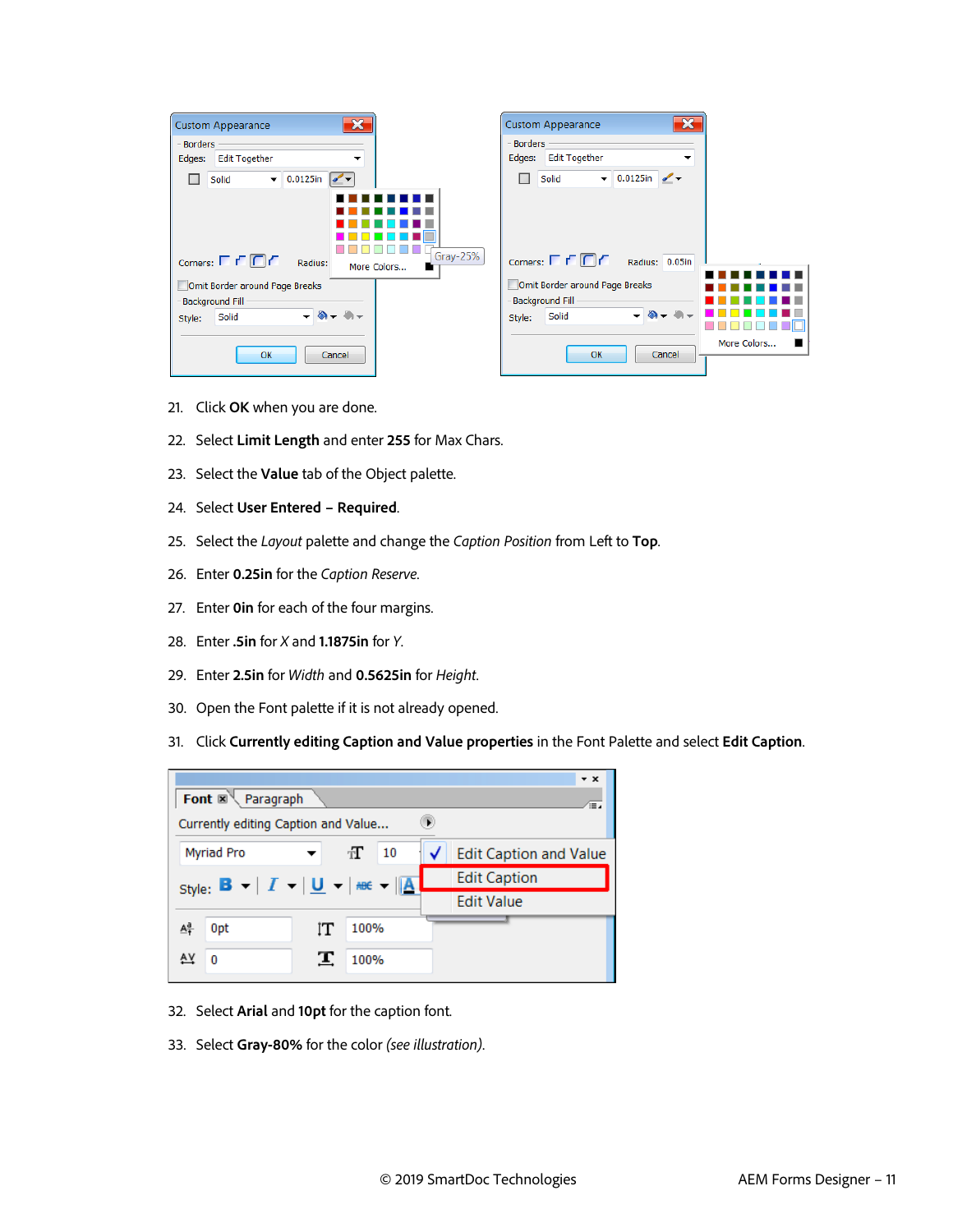| Font $\mathbb{R}^{\mathbb{N}}$<br>Paragraph                                                           |    |         |                      | $\star$ x<br>Æ. |
|-------------------------------------------------------------------------------------------------------|----|---------|----------------------|-----------------|
| Currently editing Caption properties                                                                  |    |         | D                    |                 |
| Arial                                                                                                 | ▼  | П<br>10 | $\blacktriangledown$ |                 |
| Style: $\mathbf{B} -  I - \underline{\mathbf{U}} - \underline{\mathbf{R}} - \underline{\mathbf{A}} -$ |    |         |                      |                 |
|                                                                                                       |    |         |                      |                 |
| $\mathbf{A}^{\mathsf{a}}_{\mathsf{T}}$<br>0pt                                                         | ľΤ | 100%    |                      |                 |
| AY<br>0                                                                                               | 工  | 100%    | Gray-80%             |                 |
| Auto Kern                                                                                             |    |         |                      |                 |
|                                                                                                       |    |         | More Colors          | $\star$ x       |

- 34. Click **Currently editing Caption properties** in the Font Palette and select **Edit Value**.
- 35. Select **Georgia** and **10pt** for the value font.
- 36. Select **Edit – Copy Multiple**
- 37. Enter **2** for Number of Copies.
- 38. Select **No Vertical Movement**.
- 39. Select **Place to the Right**.
- 40. Select **Offset By** and enter **2.5in**.

| <b>Copy Multiple</b>                                                                             |                                                                            |
|--------------------------------------------------------------------------------------------------|----------------------------------------------------------------------------|
| 2<br>Number of Copies:                                                                           |                                                                            |
| <b>Vertical Placement</b><br>Place Above<br>Place Below<br>O No Vertical Movement                | <b>Vertical Spacing</b><br>$\circledcirc$ Touching<br>Offset By:<br>0in    |
| <b>Horizontal Placement</b><br>Place to the Left<br>Place to the Right<br>No Horizontal Movement | <b>Horizontal Spacing</b><br>Touching<br>2.5 <sub>in</sub><br>O Offset By: |
|                                                                                                  | Cancel<br>ОК                                                               |

- 41. Click **OK** and your 2 new fields will be created.
- 42. With all three fields selected, click **Edit – Copy Multiple**.
- 43. Enter **1** for *Number of Copies*.
- 44. Select **Place Below** for *Vertical Placement*.
- 45. Select **Offset By** and enter **.6875in** for *Vertical Spacing*.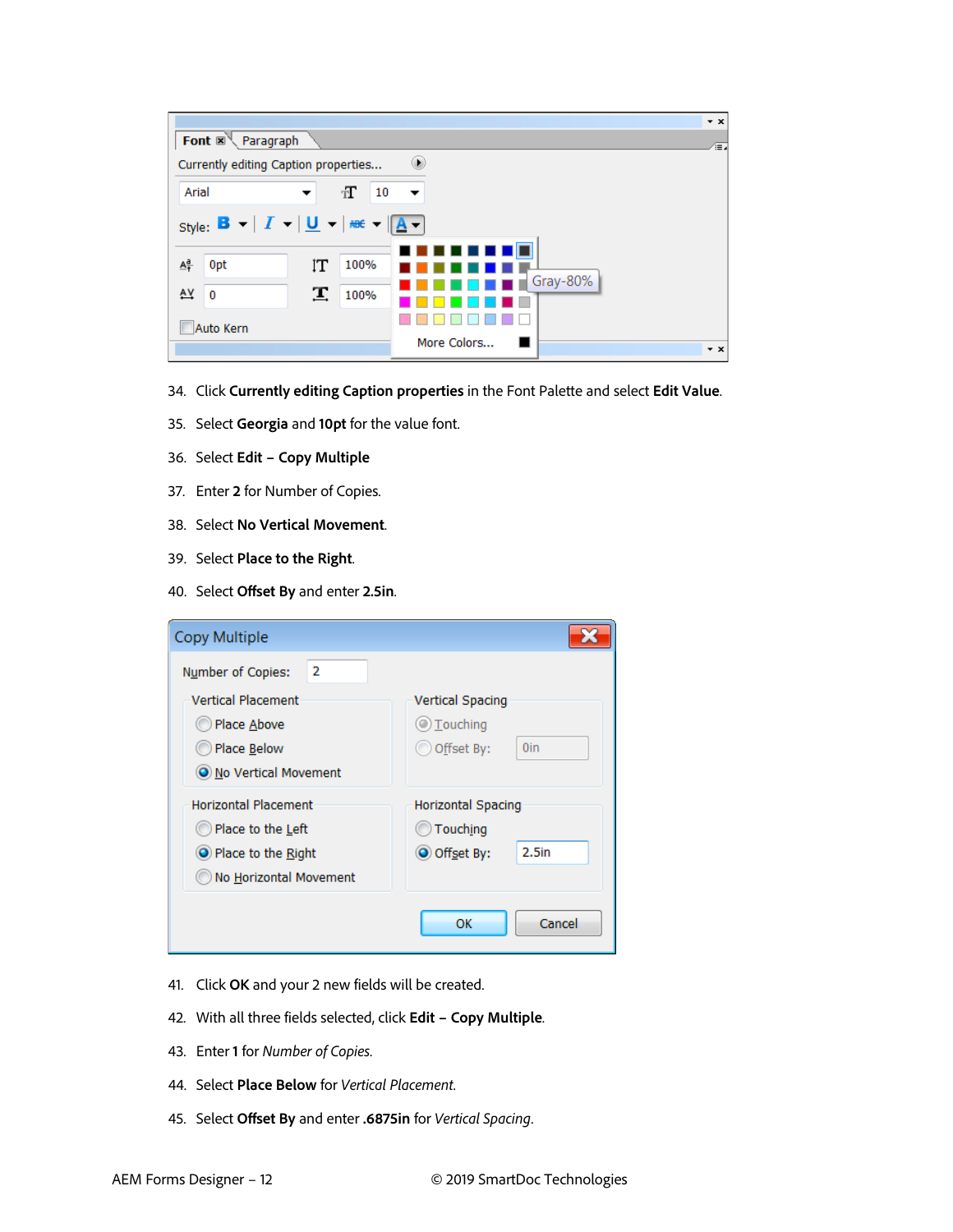- 46. Select **No Horizontal Movement**.
- 47. Click **OK**.

Your form should now look like this.

48. Select Text Field #2 and enter **firstName** for the name and **First Name** for the caption.

*Note: You can change the name in the Hierarchy palette and the caption in the Field tab of the Object palette.*

- 49. Select Text Field #3 and enter **lastName** for the name and **Last Name** for the caption.
- 50. Select Text Field #4 and enter **reportName** for the name and **Report Name** for the caption.
- 51. Select Text Field #5 and enter **clientName** for the name and **Client Name** for the caption.
- 52. Select Text Field #6 and enter **total** for the name and **Total** for the caption.
- 53. Select **clientName** and change the Type to **Drop-down List**. The Type property can be found on the *Field* tab of the *Object* palette.
- 54. Click **Add** *(the plus icon)* on List Items *(see illustration)*.
- 55. Enter **Walmart** as a List Item in the new Drop-down List.

|                        |                                             | $\mathbf{v} \times$ |
|------------------------|---------------------------------------------|---------------------|
| š                      | Object X Layout Border<br>Accessibility     | Œ.                  |
|                        | Field $\setminus$ Value $\setminus$ Binding |                     |
| Type:                  | Drop-down List                              |                     |
| Caption:               | <b>Client Name</b>                          |                     |
| Appearance: Custom     |                                             |                     |
| List Items:            | $+ + -$<br>— A                              |                     |
| <b>Text</b><br>Walmart | Add                                         |                     |

- 56. Click **Add** *(the plus icon)* again and add **Amazon, Target, Costco, Home Depot** as *List Items*. You will need to click **Add** each time to enter a new list item.
- 57. Select **total** and change the Type to **Numeric Field**. The Type property can be found on the *Field* tab of the *Object* palette.
- 58. Click the **Patterns** button.